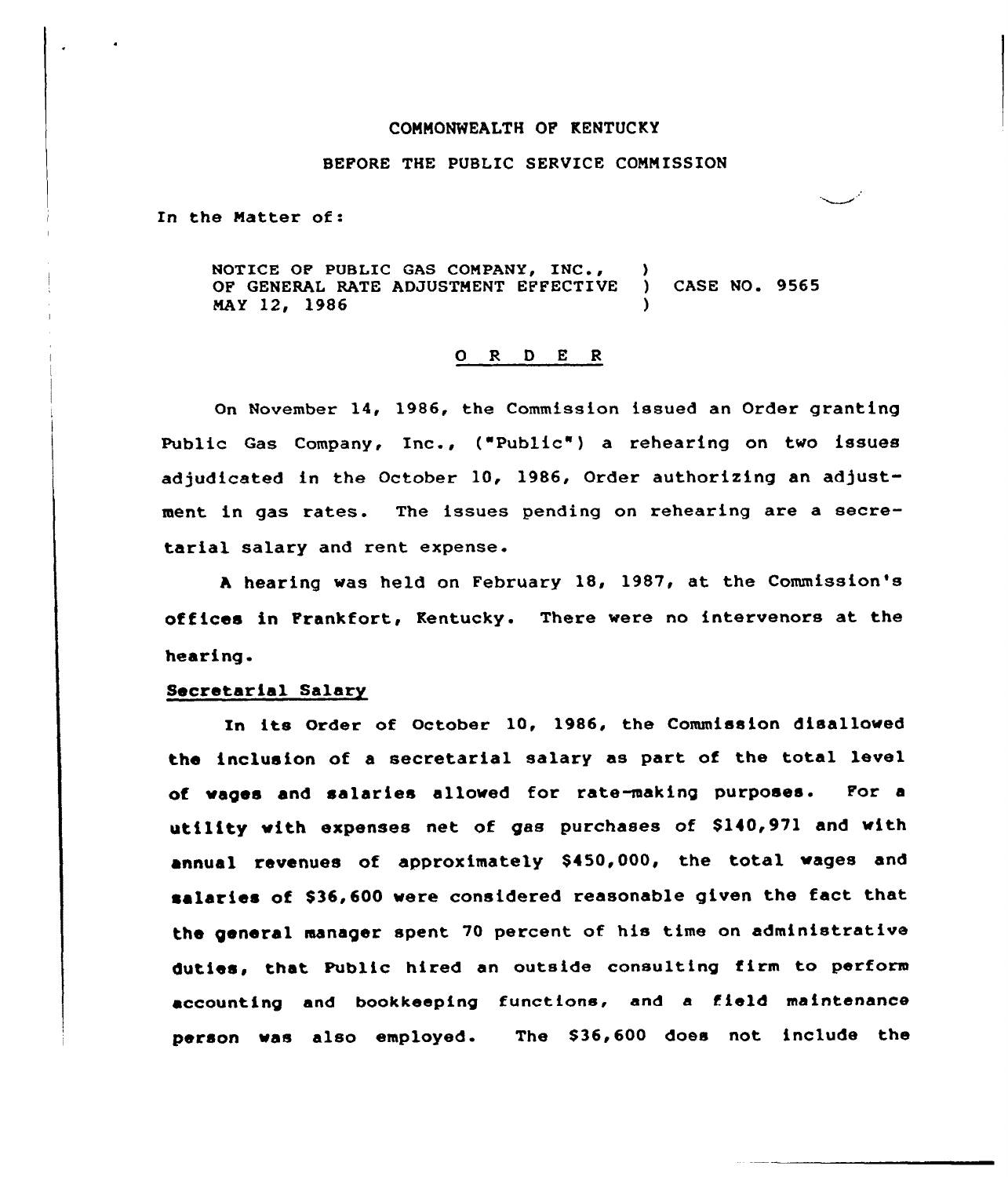charges for the outside consulting firm, which totaled \$7,200 for the test year. Upon rehearing, Public has provided detailed information regarding the secretarial salary and the job duties of the secretary, general manager, and outside consulting firm.

In Public's petition for rehearing, it was stated that, "The claimed salary amount [for the secretary] was  $$14,304$  plus other  $\csc^{4}$  The record reflects that the test year total for salaries and wages was \$56,487 and the only proposed adjustment was to recognize a \$4,235 reimbursement from the Pan Bowl Production Gas Company ("Pan Bowl"). Public did not reduce test year expenses to reflect the termination of an arrangement with the PATS Service Company which made up \$21,773 of the reported salary expense, nor did Public attempt to adjust the partial year salaries paid to its own employees to an annual basis. In summary, Public had made no claim for a secretarial salary of \$14,304 prior to the petition for rehearing.

Public filed detailed listings of the assigned job duties for its secretary, general manager, and the outside consulting firm. $^{\text{\textbf{2}}}$ While the duties listed for the secretary are quite extensive, there appears to be some overlap with the services provided by the outside consulting firm, especially with the accounting and bookkeeping functions. For example, the outside consulting firm is to provide the accounting and bookkeeping duties of Public. Edmund

 $\mathbf{1}$ Public's Petition for Rehearing, filed October 28, 1986, page 1.

 $\overline{2}$ Response to the Commission's Order Granting Rehearing, filed December 29, 1986, Item Nos. 1, 3, and 4.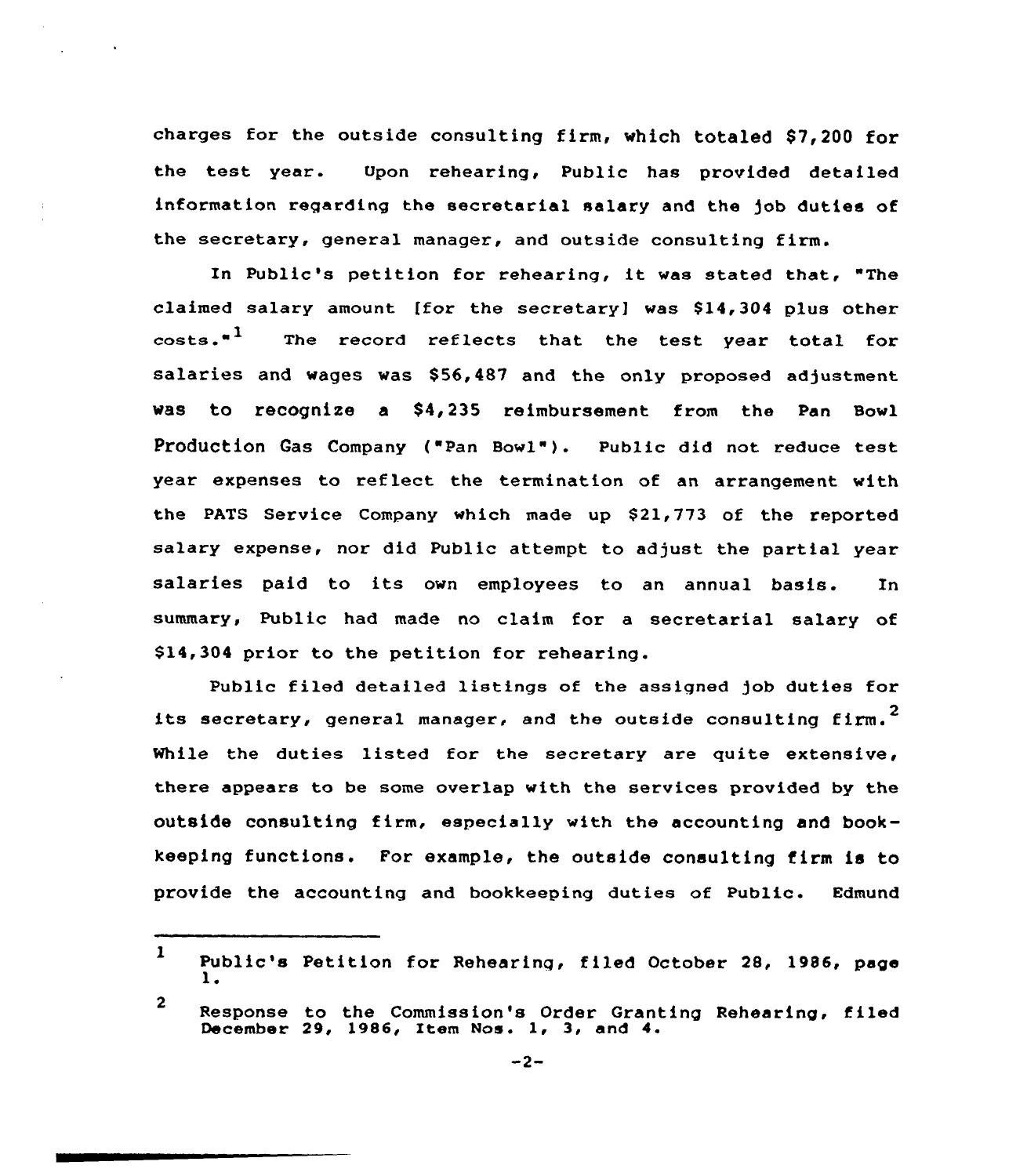Vachon, the President of Public, stated at the rehearing that this function of the consulting firm could not be performed by Public's secretary because she was not a bookkeeper.<sup>3</sup> Yet the secretarial duties were said to include the initial preparation of quarterly tax withholding filings and deposits, billing, collecting and preparation of payroll.

In all the responses Public has filed since rehearing was granted, its recurring theme has been that it needs <sup>a</sup> full-time secretary.<sup>4</sup> Yet, for the test year, and 11 months in the subseauent year, Public shared its secretary with Pan Bowl. While Public states that the workload was split 80 percent Public and 20 percent Pan Bowl, Public was reimbursed at a rate of 50 percent. Nr. vachon stated at the rehearing that because of the arrangement, Pan Bowl was in effect subsidizing the secretarial expense of Public.<sup>5</sup> No documentation of this subsidization was provided in these proceedings

The Commission acknowledges the objections of Public to the introduction of evidence regarding the outside consulting firm. However, the information is necessary in order to assess the purported need for the secretary. Further, based on the available evidence, Public's relationship with its consulting firm, Armadas, Inc., {"Armadas") is <sup>a</sup> less-than-arms-length transaction because of the involvement of Nr. Vachon in both businesses. Where less-

<sup>3</sup> Rehearing Transcript, February 18, 1987, page 17.

<sup>4</sup> Ibid., pages 6-7, 16.

<sup>5</sup> Ibid., pages 12-13.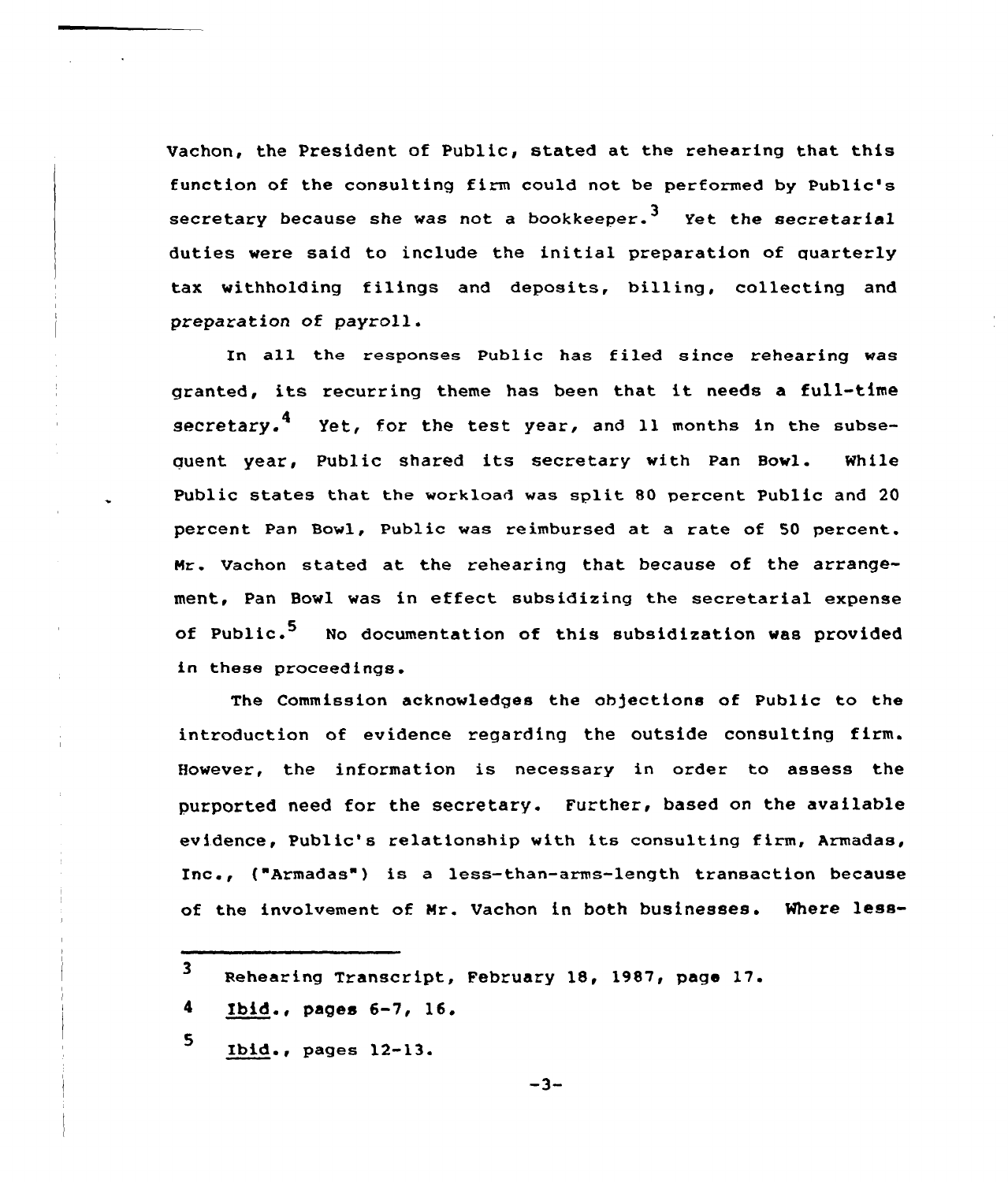than-arms-length transactions exist. it is incumbent upon the Commission to consider whether said transactions are reasonable.

The Commission has noted that what was initially portrayed as a part-time secretary position evolved through testimony and various exhibits into a secretary/receptionist position to an office cashier and billing clerk position with public relations duties. The conflicting testimony has done nothing but compound the issues in the case.

Based on the foregoing, the Commission finds that Public has not provided any persuasive evidence that the \$36,600 allowed in the October 10, 1986, Order was not a reasonable level of salary and wage expense based on the personnel needs of Public. The evidence submitted by Public which has been confusing and contradictory does not justify the additional amount required for a full-time secretary. Public states that the claimed salary for a secretary was  $$14,304;$  however, no such claim was advanced until the filing of <sup>a</sup> petition for rehearing. Public states that it needs a full-time secretary, yet during the test year and the majority of the subsequent year, Public shared a secretary with Pan Bowl and the expense was subsidized by Pan Bowl. The Commission, in determining from the record what are reasonable salary expenses for rate-making purposes, is not attempting to dictate the hiring practices or organizational structure of Public. However, the Commission finds that the salaries of \$36,600, when combined with the consultant fees allowed in the original Order, are adequate. Therefore, the finding regarding this issue in the October 10, 19B6, Order should be affirmed.

 $-4-$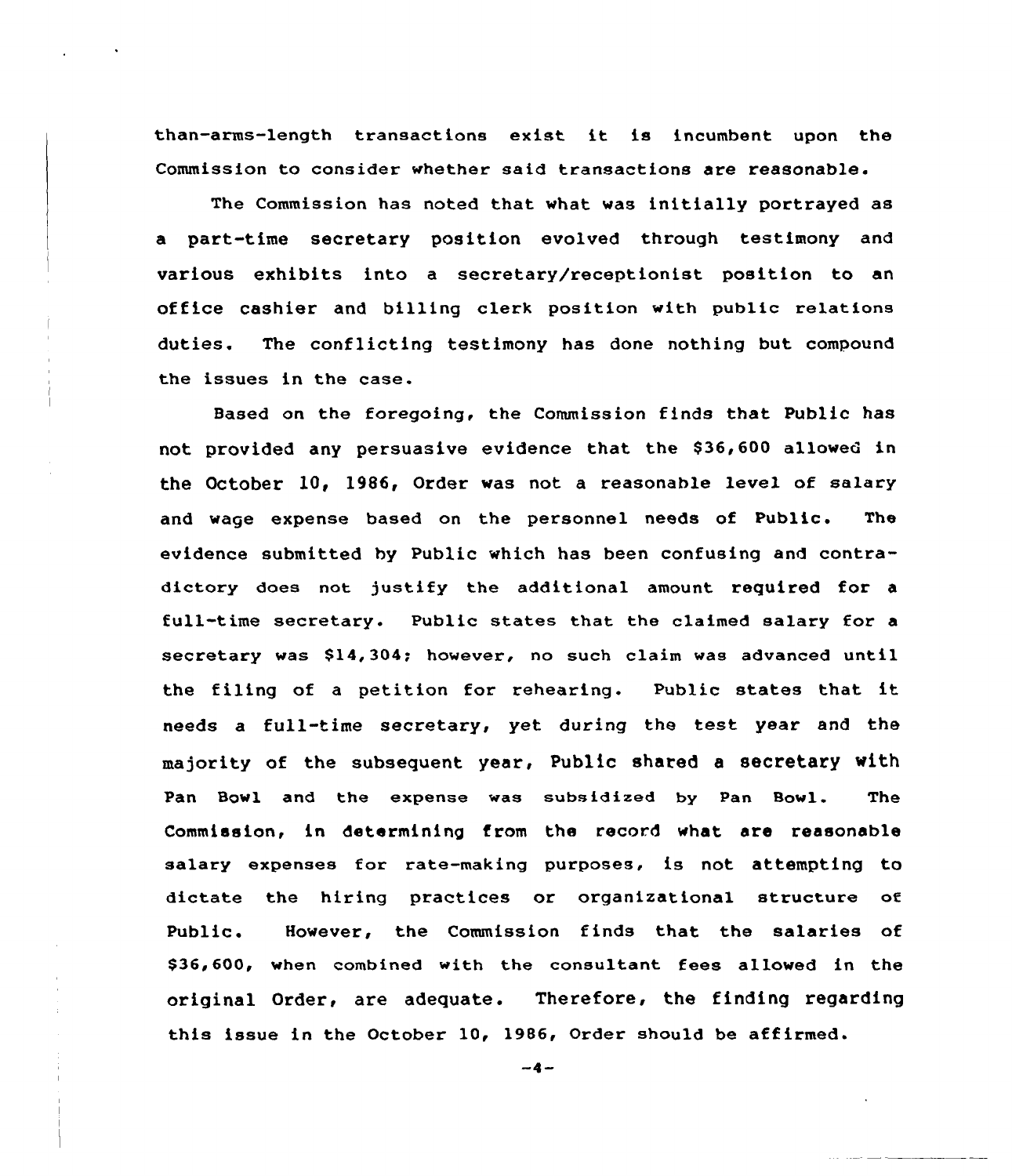## Rent Expense

In its Order of October 10, 1986, the Commission disallowed an increase to the rent expense of 83,950. Public had sought the increase based upon the annualization of its test-year-end rent expense of \$750 per month, or \$9,000, over its actual test year expense of \$5,050. The rent expense at the beginning of the test year was \$200 per month. Because of the substantial increase in the rent expense and the longstanding business connection between its landlord and Public, the burden of proof that the price charged is fair, just and reasonable rests solely with Public. Upon rehearing, Public has provided additional information concerning its rental situation.

In Public's petition for rehearing< it is stated that, "The Commission Order, at page 10, disallowed \$5,050 of the claimed \$9,000 rent expense."<sup>6</sup> In actuality, the October 10, 1986, Order allowed \$5,050 rent expense and disallowed \$3,950.

Public filed information detailing the office space rented, its uses, and an estimate of the space it believes the utility requires. Mhile Public rented 9,600 square feet, it has estimated that it requires 2,500 square feet.<sup>7</sup> Thus, Public is renting 7,100 square feet that it does not needy in other words, it only requires the use of approximately 26 percent of the area currently rented. The claimed annual rent of the 9,600 square feet was

<sup>6</sup> Public's Petition for Rehearing, filed October 28, 1986, page 1.

<sup>7</sup> Response to Commission's Order granting rehearing, filed December 29, 1986, Rent Expense, Item No. 1.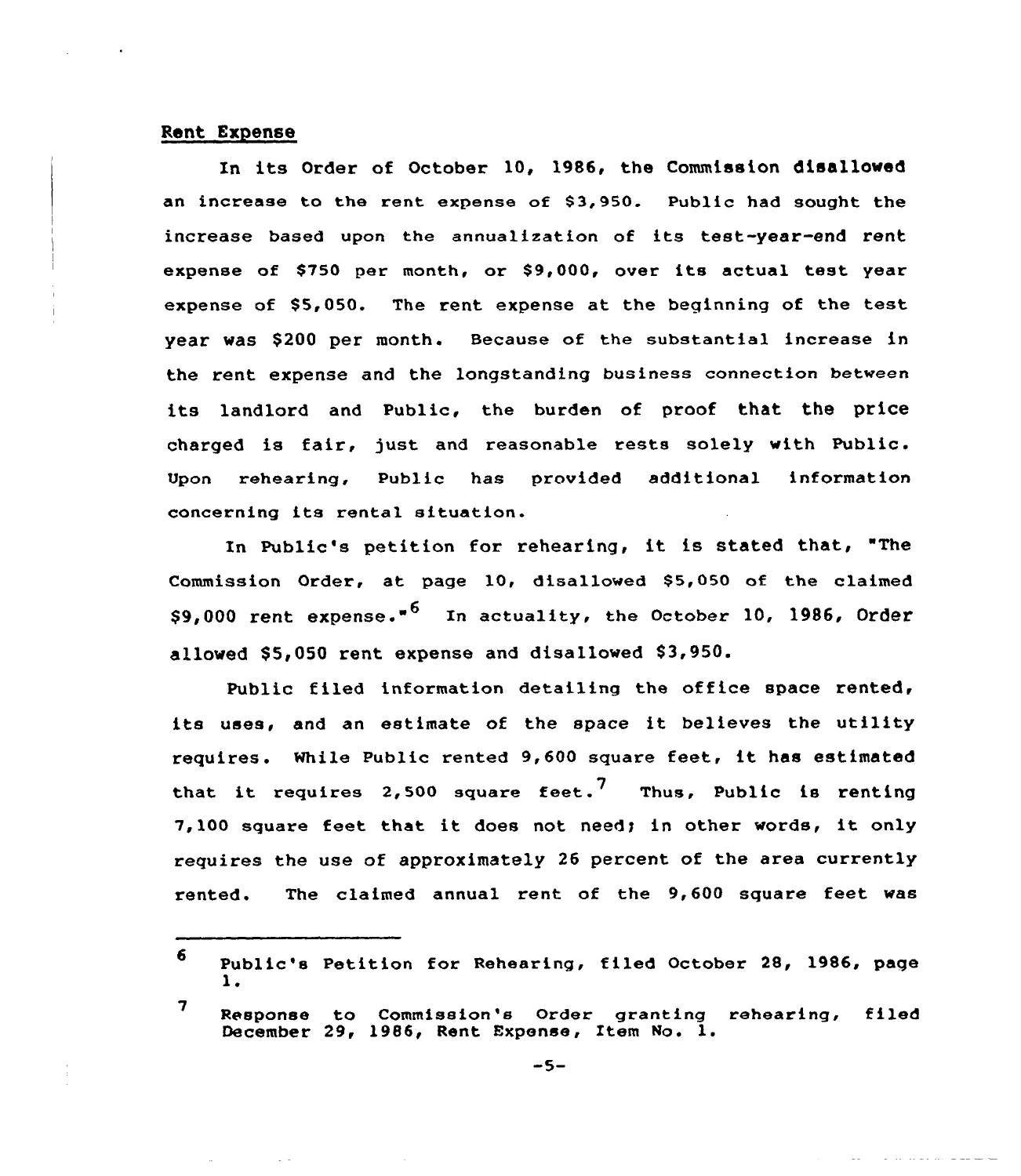\$ 9,000, 94 cents per square foot per year. Applying that rate to what Public has stated as the space it requires, the annual cost would be  $$2,350.^8$ 

In the petition fox reheaxing, Public challenges several statements made in the October 10, l986, Order as being speculative and based upon suspicion. The petition further states, "...Mr. Vachon testified that his only connection with the owners of Panbowl was that Public purchased its gas supply from Panbowl...."<sup>9</sup> In Affidavit No. 2 to the petition for rehearing, Mr. Vachon states "...any and all dealings between Public and Panbowl are at arms length.... $n^{10}$  At the September 18, 1986, hearing, Mr. Vachon stated that Caesax McCoun was the landlord of the building Public rented space in; Edsel McCoun, the son of Caesax McCoun, was associated with Pan Bowl; and the previous owner of Public was Caesar McCoun.<sup>11</sup>

In fairness to Public, these statements vere explored in the rehearing of February 18, 1987. At the rehearing, Mr. Vachon testified that Caesar McCoun vas Public's landlord during the test year and is currently the landlord; and Mr. Vachon had purchased Public from Edsel McCoun.<sup>12</sup> According to information on file with

- 11 Hearing Transcript, September 18, 1986, pages 26-27, 29.
- 12 Rehearing Transcript, February 18, 1987, pages 23, 29.

<sup>8 2,500</sup> square feet X \$.94 =  $$2,350$ 

<sup>9</sup> Public's Petition for Rehearing, filed October 28, 1986, page

<sup>10</sup> Ibid., hffadavit Mo. <sup>2</sup> of Fd Vachon.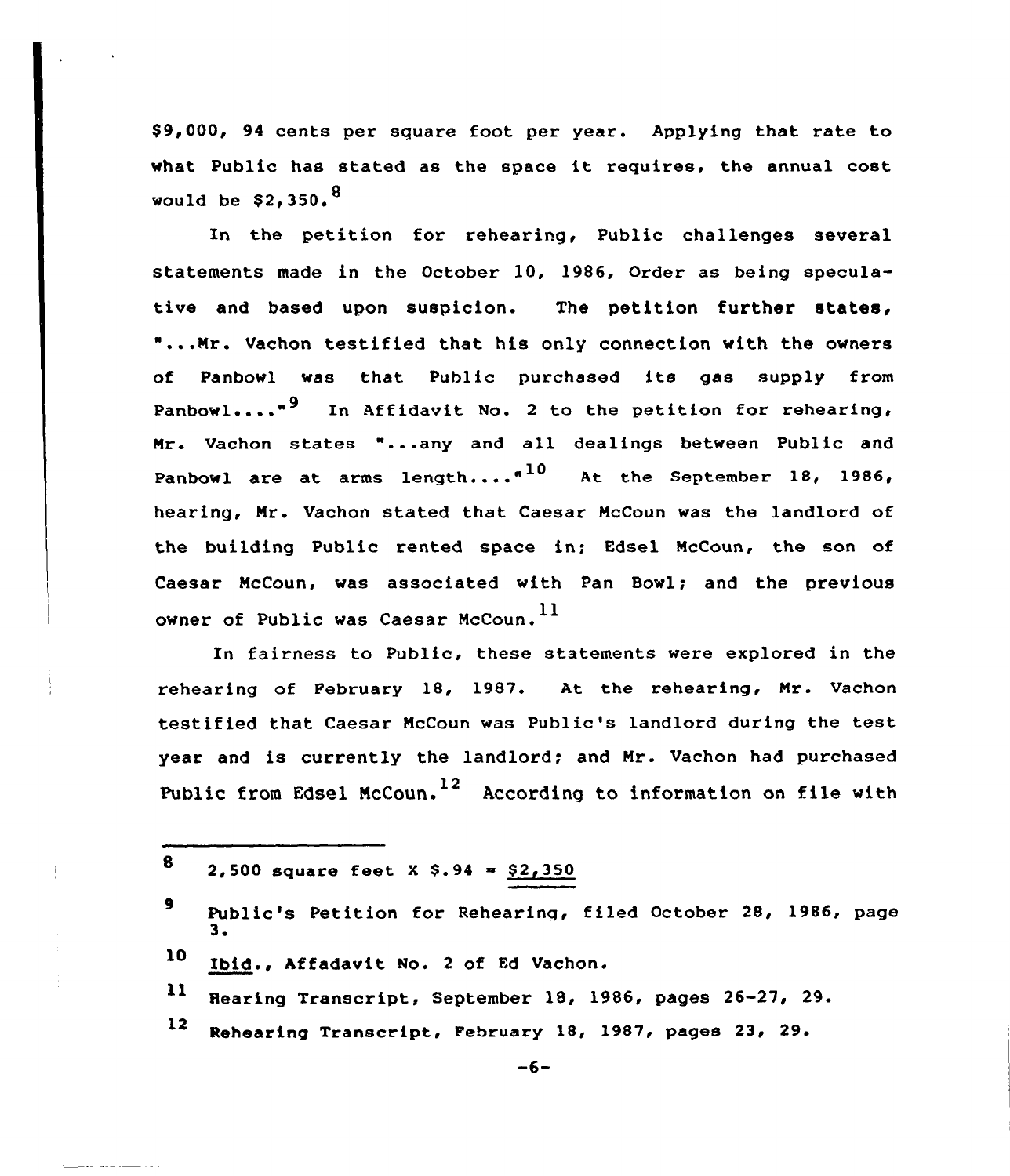the Commission, Edsel NcCoun was the manager of Pan Bowl during the test year and for the majority of the subsequent year. Nr. Vachon has also testified that the other occupant of the building Public rented during the test year was Pan Bowl.<sup>13</sup>

Throughout these proceedings, Public has contended that the increase in the monthly rent expense from \$200 to \$750 per month was justified because it allowed Caesar McCoun <sup>a</sup> fair return on his rental property. Mr. McCoun had charged Public only a token amount for rent during his ownership of Public, but aftex Nr. Vachon purchased the utility, Nr. NcCoun wished to receive fair value for the space leased.<sup>14</sup> However, Mr. Vachon testified at the rehearing that during the test year, while Public was sharing the building with Pan Bowl, Public's rent was a fixed amount and not based on an allocation of expense with Pan Bowl.<sup>15</sup> If a fair return on the rental property was a concern of Mr. NcCoun, then an allocation of the rental expense among the tenants would have been expected.

The Commission is concerned that Public has failed to secure <sup>a</sup> written lease agreement for its office space. Nr. Vachon has testified that no written agreement existed at the time he purchased Public, nor did one exist during the test year, nor does

the committee of the com-

- <sup>14</sup> Hearing Transcript, September 18, 1986, page 29.
- 15 Rehearing Transcript, February 18, 1987, page 28.

 $-7-$ 

<sup>13</sup> Ibid., page 28.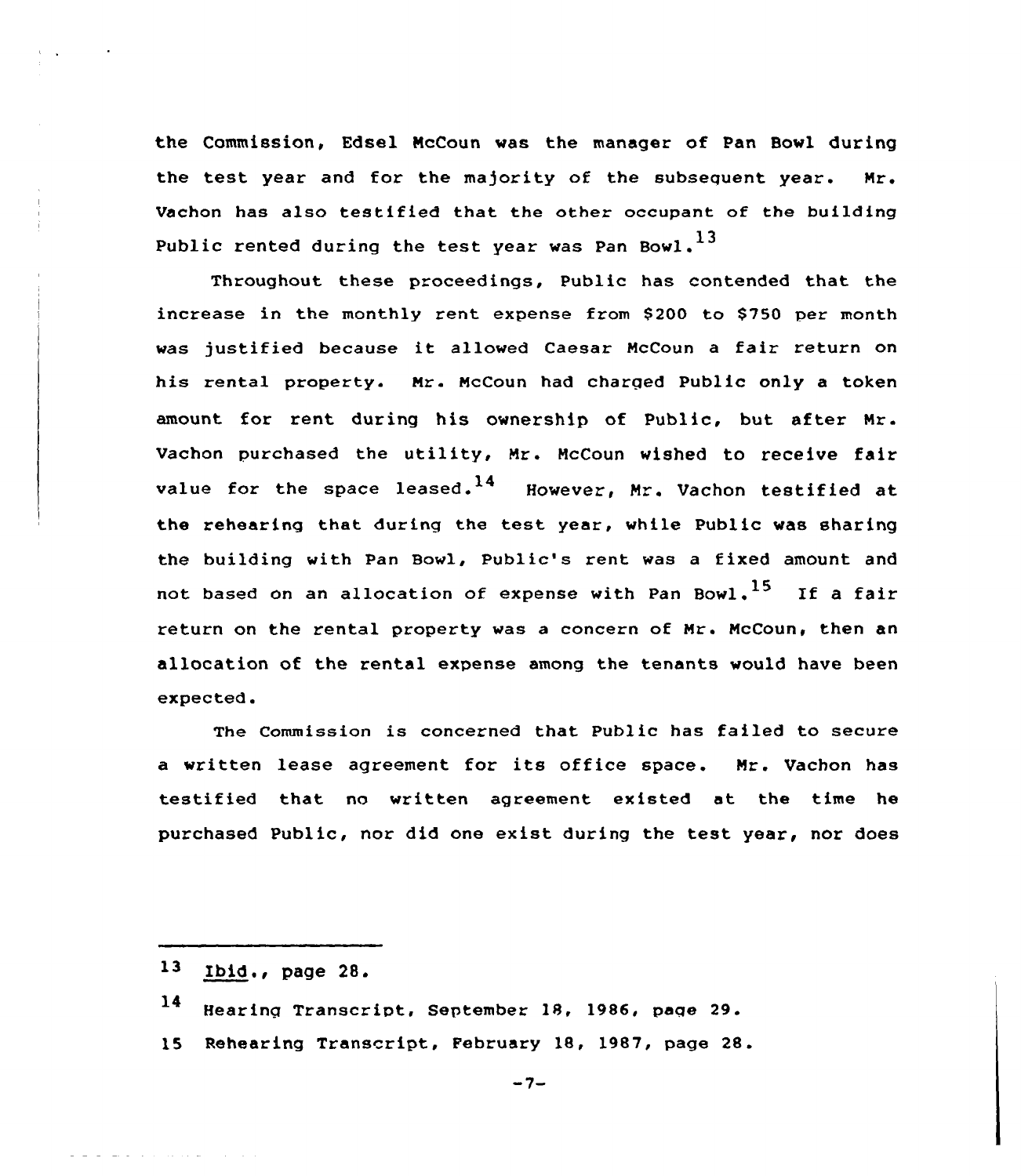a written agreement exist currently.<sup>16</sup> It is not a good business practice to enter into a lease arrangement without the benefit of a written agreement, regardless of the size of the lessee. The terms of a written lease for a business would normally include provisions to cover an early termination due to a move by the lessee or the sale of the zental property by the lessor. By not secuzing <sup>a</sup> written lease agreement, Public has left itself susceptible to arhitzary increases in zent by its landlord. Public's customers aze also affected because they must pay higher gas bills to cover these increased rental expenses.

Based on the foregoing, the Commission finds that Public has not met its burden of pzoof that the rent charged was fair, just or zeasonable. Public has been rentina nearly three times the space it states it needs. Public has not provided any persuasive evidence as to why the Commission should consider the fair return on zented pzopezty for Public's landlord. Further, the Commission finds that Public's management should have secured a written lease agreement foz the rented property. The Commission allowed a total rent expense of \$5,050 in its October 10, 1986, Order and finds no further adjustment should be made at this time. The October  $10$ , 1986, finding regarding this issue is therefore affirmed.

IT IS THEREFORE ORDERED that the findings and decisions of the Commission's Order dated October 10, 1986, are hereby affirmed in all aspects.

16 Ibid., page 29.

 $-8-$